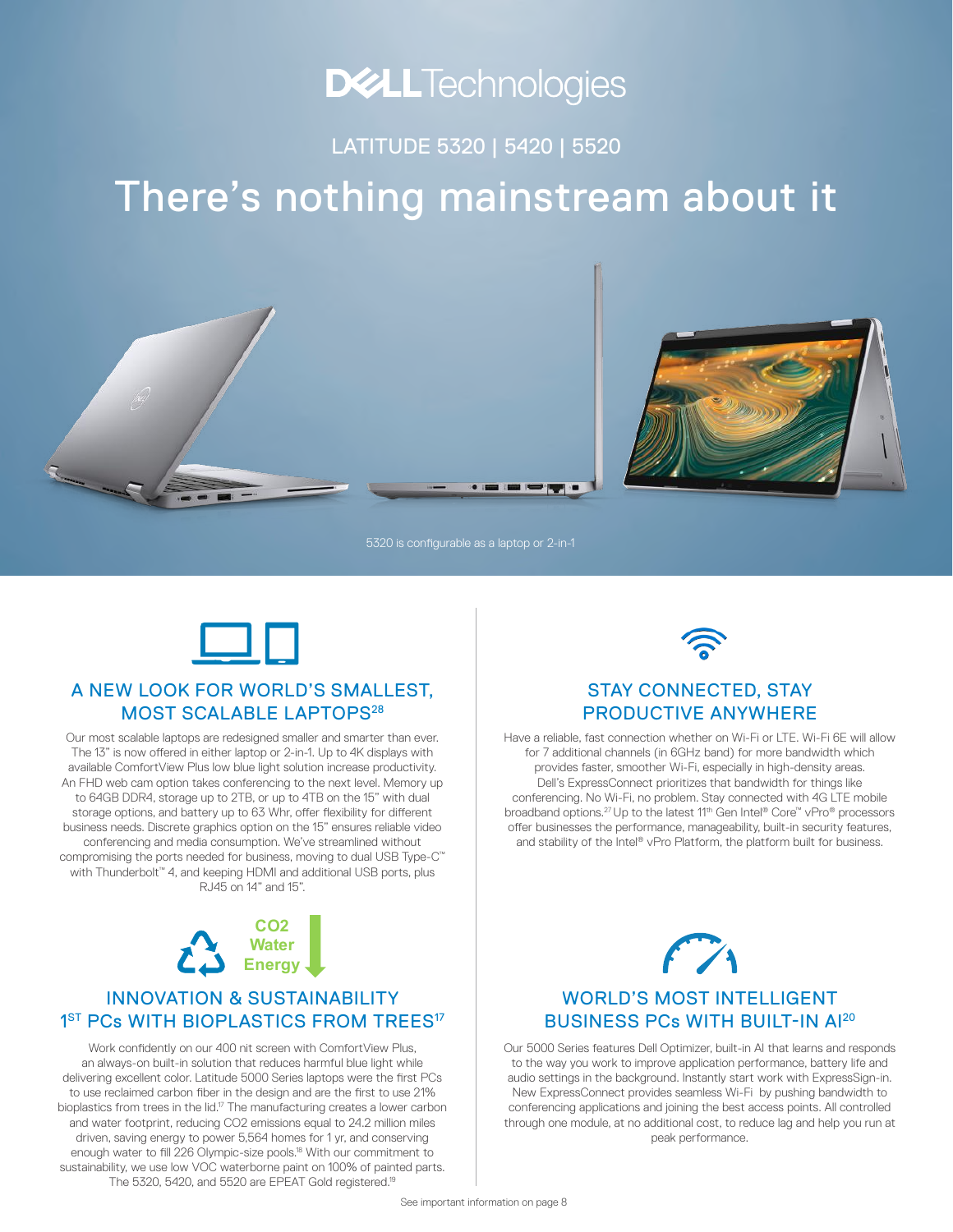# The world's most intelligent PCs featuring Dell Optimizer

Latitude devices feature Dell Optimizer a built-in artificial intelligence software that learns and adapts to your behavior to create a smarter, more personalized user experience. It automatically improves application performance, battery run time and more in the background, so you have fewer disruptions no matter where you're working.



Experience seamless Wi-Fi. New ExpressConnect<sup>21</sup> automatically joins the strongest access point in the office and directs bandwidth to conferencing applications, wherever you work.



With Intel<sup>®</sup> Adaptix<sup>™</sup> Technology, prioritize your most important apps, so they open faster and perform better.<sup>22</sup>



Sensing Technology that detects your presence to instantly wake and log you in via the IR camera and Windows Hello, all without lifting a finger. It locks when you walk away, so your work stays safer.<sup>23</sup>

Get to work fast with our PC proximity sensor enabled by Intel® Context



Dell Optimizer extends runtime and improves battery performance by adapting to your patterns. ExpressCharge Boost delivers up to 35% charge in about 20 minutes, or up to 80% charge in an hour with ExpressCharge.<sup>24</sup>



Intelligent Audio

Collaborate like you're in the same room. Intelligent Audio enhances your audio quality and reduces background noises, so you can hear and be heard, creating a better conference experience for all.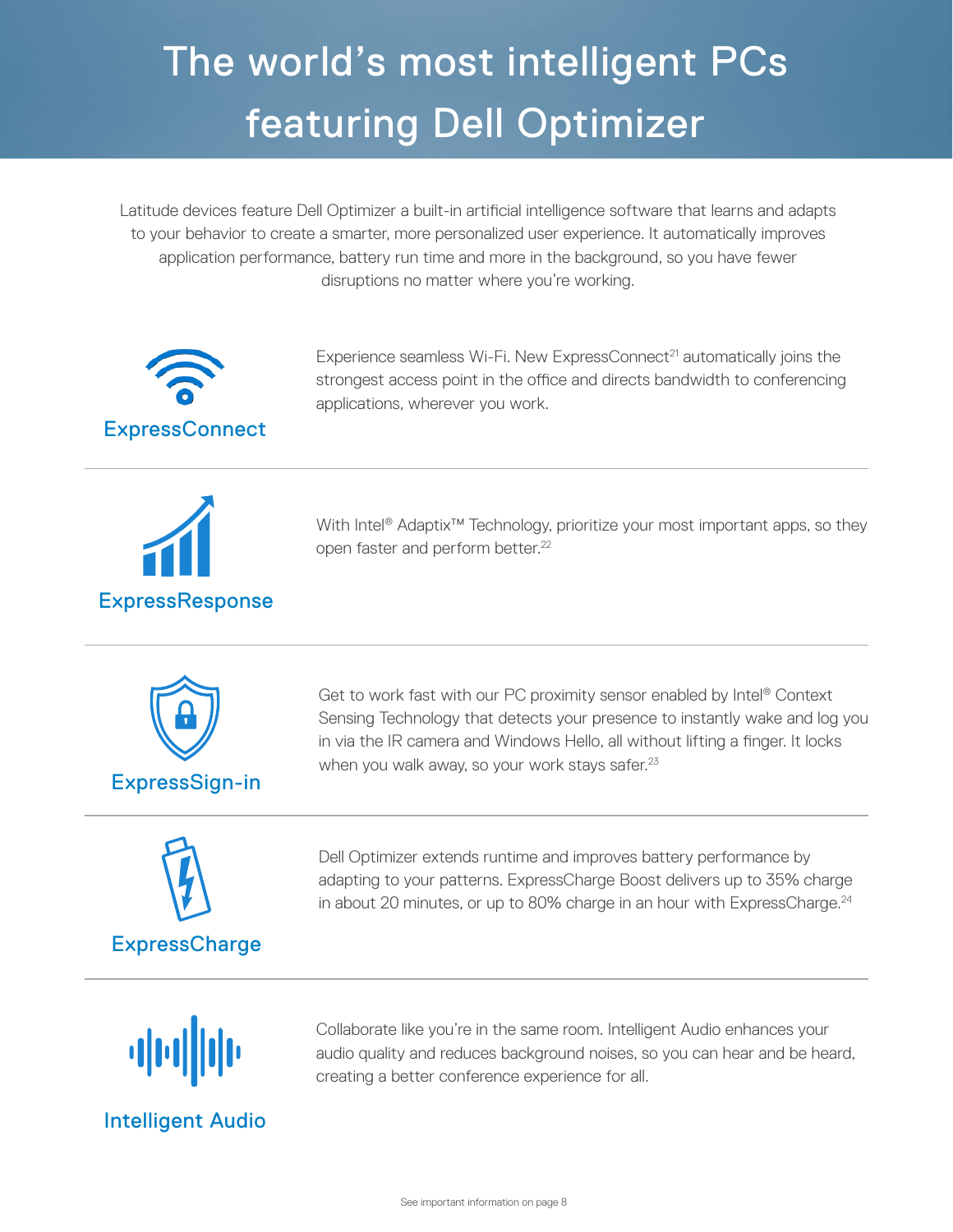# Recommended accessories

### LATITUDE 5320 | 5420 | 5520

ON-THE-GO



DELL PRO HYBRID BRIEFCASE BACKPACK 15 | PO1520HB

Protect your laptop from impact with this earth friendly backpack that is lined with EVA foam cushioning. Easily convert from backpack to briefcase mode and travel with ease.



DELL USB-C MOBILE ADAPTER | DA310

Compact and portable 7-in-1 USB-C mobile adapter provides superb video, data connectivity and up to 90W power pass-through to your PC.



DELL NOTEBOOK POWER BANK PLUS - USB C, 65 WH | PW7018LC

 With fast high-power delivery of up to 65Wh, this power bank can charge the widest range of USB-C laptops, and mobile devices.



DELL MOBILE PRO WIRELESS MOUSE | MS5120W

Connect your mouse conveniently via 2.4GHz wireless or Bluetooth and enhance your productivity with programmable shortcut buttons and 36 months<sup>25</sup> of battery life.

DELL PREMIUM ACTIVE PEN | PN579X (compatible with 2-in-1)

Easily take notes and stay organized whether in meetings or on the go.

### AT THE DESK



### DELL THUNDERBOLT DOCK | WD19TB

 Work at full speed with Dell's powerful Thunderbolt Dock. Charge your system faster, support up to two 4K displays and connect to your peripherals via a single cable.



### DELL DOCKING STATION MOUNTING KIT | MK15

Easily attach your Dell Dock to the Dell Dock Mounting Kit and mount it behind a monitor, to a wall or under the desk for a clutter-free workspace.



### DELL 27 USB-C MONITOR | P2720DC

Do more with a 27" QHD USB-C monitor that expands your workspace. Get a better view of all your important tasks while reducing cable clutter.



### DELL MULTI-DEVICE WIRELESS KEYBOARD AND MOUSE | KM7120W

Designed to work seamlessly across 3 devices, this compact keyboard mouse combo keeps your desk clutter-free and lets you stay productive with up to 36 months<sup>26</sup> of battery life.



#### DELL MOBILE SPEAKERPHONE | MH3021P

Multiport with integrated speakerphone offers an all-in-one connectivity and conferencing solution.



### DELL DUAL MONITOR STAND | MDS19

This space saving stand mounts up to two 27-inch monitors, providing the screen real estate you need to be most productive.



Hear every word clearly on your next call with the Dell Pro Stereo Headset, optimized to provide in-person call quality and certified for Microsoft Skype for Business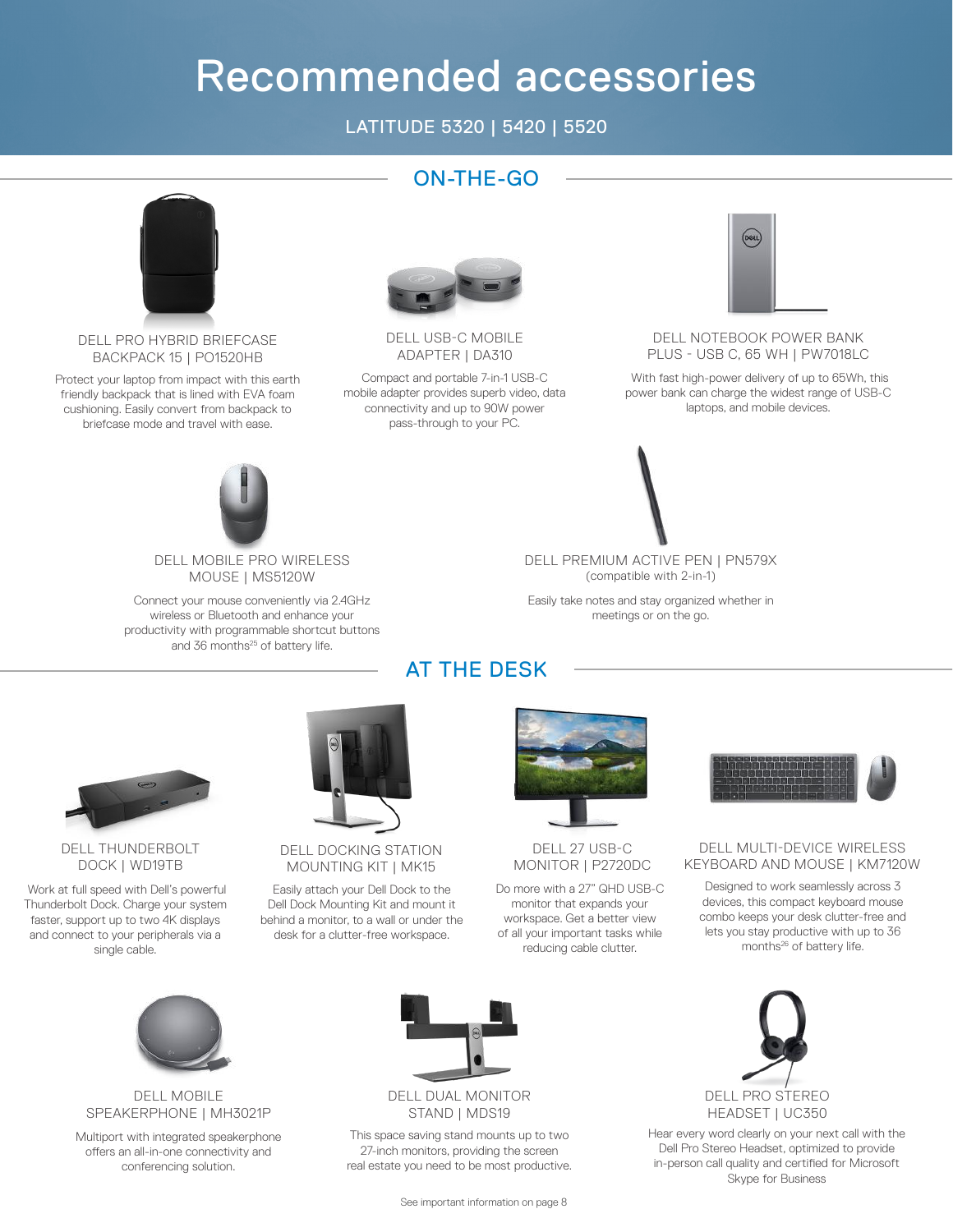# Built for business

## Experience a new way to work with Dell Technologies Unified Workspace. Intelligence built-in. Modernization built-on.

We know that having the right device is just the start to a great workday. Employees need intelligent, intuitive and responsive experiences that allow them to work productively and without interruption. Dell Technologies Unified Workspace is transforming the employee experience and ensuring IT has proactive, predictive and automated solutions to deliver on the promise of a modern workday, while simplifying their ability to deploy, secure, manage and support their environment.



ProDeploy in the Unified Workspace allows IT to move away from traditional, high-touch, manual deployment, and instead, ship devices preconfigured with company apps and settings from the Dell factory directly to their end users—having end users up and working on day one.



Secure: Dell Trusted Devices are a secure foundation for the modern mobile workforce. Our comprehensive family of endpoint security solutions work together to secure the device both above and below the OS, giving IT confidence and enabling end users to remain productive.



With Dell's modern end-point management solutions, we can accelerate uninterrupted workflow with automation, integration and optimization from one trusted partner.



AI-driven predictive, proactive support keeps end-users working at full speed and IT admins looking ahead by virtually eliminating unplanned downtime.

**PROSUPPORT CLIENT SUITE WITH SUPPORTASSIST**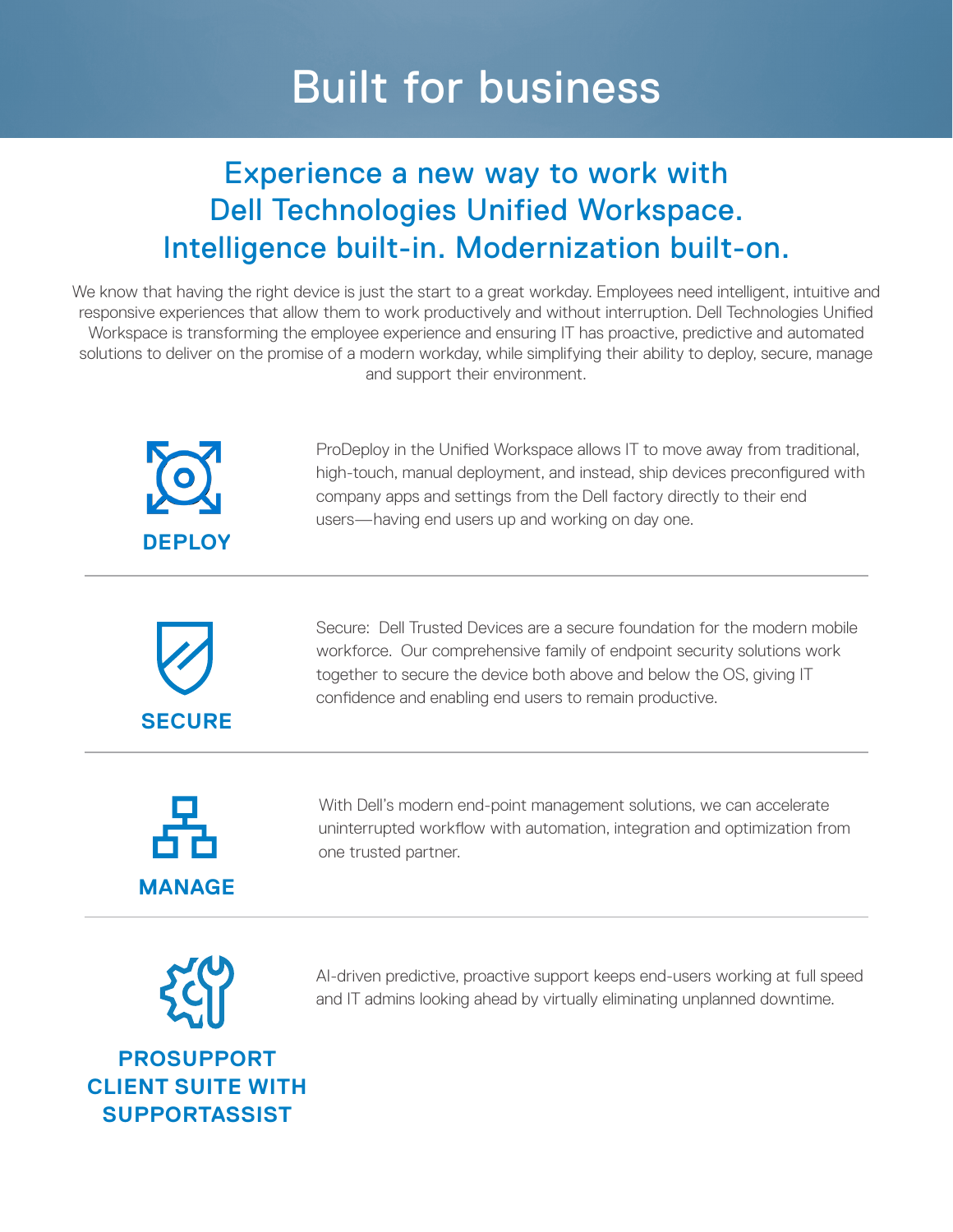# Features & technical specifications

### LATITUDE 5320 | 5420 | 5520

| Feature                                          | Latitude 5320                                                                                                                                                                                                                                                                                                                                                                                                                                                                                                                                                                                                                                                                                                                                                                                                                                                                                                                                                                                                                                                                                                                                                                                                                                                                                                                                                                             | Lat                                                                                                                                                                                                                                                                                                              |
|--------------------------------------------------|-------------------------------------------------------------------------------------------------------------------------------------------------------------------------------------------------------------------------------------------------------------------------------------------------------------------------------------------------------------------------------------------------------------------------------------------------------------------------------------------------------------------------------------------------------------------------------------------------------------------------------------------------------------------------------------------------------------------------------------------------------------------------------------------------------------------------------------------------------------------------------------------------------------------------------------------------------------------------------------------------------------------------------------------------------------------------------------------------------------------------------------------------------------------------------------------------------------------------------------------------------------------------------------------------------------------------------------------------------------------------------------------|------------------------------------------------------------------------------------------------------------------------------------------------------------------------------------------------------------------------------------------------------------------------------------------------------------------|
| Model Number <sup>1</sup>                        | 5320                                                                                                                                                                                                                                                                                                                                                                                                                                                                                                                                                                                                                                                                                                                                                                                                                                                                                                                                                                                                                                                                                                                                                                                                                                                                                                                                                                                      | 5420                                                                                                                                                                                                                                                                                                             |
| Processor <sup>1</sup>                           | 11 <sup>th</sup> Generation Intel® Core™<br>Processors up to i7 vPro 4-Core                                                                                                                                                                                                                                                                                                                                                                                                                                                                                                                                                                                                                                                                                                                                                                                                                                                                                                                                                                                                                                                                                                                                                                                                                                                                                                               | 11 <sup>th</sup> G<br>Proce                                                                                                                                                                                                                                                                                      |
| Operating System <sup>1</sup>                    | Microsoft <sup>®</sup> Windows 10 Pro 64 bit<br>Microsoft <sup>®</sup> Windows 10 Home 64 bit<br>Ubuntu 20.04 LTS (Laptop)                                                                                                                                                                                                                                                                                                                                                                                                                                                                                                                                                                                                                                                                                                                                                                                                                                                                                                                                                                                                                                                                                                                                                                                                                                                                | Micro<br>Micro<br>Ubun                                                                                                                                                                                                                                                                                           |
| Memory Options <sup>1,2,3</sup>                  | Up to 32GB LPDDR4 SDRAM<br>(on board) 3200MHz                                                                                                                                                                                                                                                                                                                                                                                                                                                                                                                                                                                                                                                                                                                                                                                                                                                                                                                                                                                                                                                                                                                                                                                                                                                                                                                                             | Up to<br>(sock                                                                                                                                                                                                                                                                                                   |
| Chipset <sup>1</sup>                             | Integrated with the Processor                                                                                                                                                                                                                                                                                                                                                                                                                                                                                                                                                                                                                                                                                                                                                                                                                                                                                                                                                                                                                                                                                                                                                                                                                                                                                                                                                             | Integ                                                                                                                                                                                                                                                                                                            |
| Intel Responsiveness Technologies <sup>1,7</sup> | Intel <sup>®</sup> Rapid Storage Technology                                                                                                                                                                                                                                                                                                                                                                                                                                                                                                                                                                                                                                                                                                                                                                                                                                                                                                                                                                                                                                                                                                                                                                                                                                                                                                                                               | $\mathsf{Intel}^{\mathsf{g}}$                                                                                                                                                                                                                                                                                    |
| Graphics <sup>1,13</sup>                         | Intel <sup>®</sup> UHD Graphics (Core i3)<br>Intel <sup>®</sup> Iris® Xe Graphics (Core i5/i7)                                                                                                                                                                                                                                                                                                                                                                                                                                                                                                                                                                                                                                                                                                                                                                                                                                                                                                                                                                                                                                                                                                                                                                                                                                                                                            | $\mathsf{Intel}^{\mathsf{g}}$<br>Intel <sup>®</sup>                                                                                                                                                                                                                                                              |
| Display <sup>1</sup>                             | $2$ -in-1<br>13.3" FHD (1920 x 1080) Anti Glare, 16x9, 300 nits, Gorilla<br>Glass 6 DXC, Active Pen Support, IPS, 72% NTSC<br>Laptop<br>13.3" FHD (1920 x 1080) Anti Glare, 16x9, Non-touch, IPS,<br>250 nits, 45% NTSC<br>13.3" FHD (1920 x 1080) Anti Glare, 16x9, Touch, WVA,<br>300 nits, 72% NTSC<br>13.3" FHD (1920 x 1080) Anti Glare, 16x9, Non-touch,<br>400 nits, IPS, Super Low Power, ComfortView Plus Low<br>Blue Light, sRGB 100%<br>13.3" FHD (1920 x 1080) Anti Glare, 16x9, Touch, Digital<br>Privacy SafeScreen, WVA, 300 nits, sRGB 100%                                                                                                                                                                                                                                                                                                                                                                                                                                                                                                                                                                                                                                                                                                                                                                                                                               | Lapto<br>14" H<br>TN, 2<br>14" F<br>IPS, 2<br>14" F<br>300 r<br>14" F<br>Non-<br>Plus I<br>14" F<br>Priva                                                                                                                                                                                                        |
| Storage <sup>1,3</sup>                           | SSD M.2 2230 PCIe Gen 3 Class 35 3x2 up to 512GB<br>SSD M.2 2230 PCIe Gen 3 NVME 3x2 Class 35 256GB<br>OPAL SED<br>SSD M.2 2280 PCle Gen 3 NVMe 3x4 Class 40 up to 1TB<br>SSD M.2 2280 PCIe Gen 3 NVMe 4x4 Class 40 2TB<br>SSD M.2 2280 PCIe Gen 4 NVME 3x4 Class 40 up to 1TB<br>OPAL SED                                                                                                                                                                                                                                                                                                                                                                                                                                                                                                                                                                                                                                                                                                                                                                                                                                                                                                                                                                                                                                                                                                | <b>SSD</b><br><b>SSD</b><br>OPAL<br><b>SSD</b><br><b>SSD</b><br><b>SSD</b><br>OPAL                                                                                                                                                                                                                               |
| ${\sf Security}^1$                               | TPM 2.0 FIPS 140-2 Certified, TCG Certified<br>Optional Windows Hello Compliant Fingerprint Reader in<br>power button                                                                                                                                                                                                                                                                                                                                                                                                                                                                                                                                                                                                                                                                                                                                                                                                                                                                                                                                                                                                                                                                                                                                                                                                                                                                     | <b>TPM</b><br>Optic<br>powe                                                                                                                                                                                                                                                                                      |
|                                                  | Optional Security Hardware Authentication Bundles<br>1: Touch Fingerprint Reader (in Power Button) with<br>Control Vault 3.0 Advanced Authentication with FIPS<br>140-2 Level 3 Certification<br>2: Contacted Smart Card with Control Vault 3.0 Advanced<br>Authentication with FIPS 140-2 Level 3 Certification<br>3: Touch Fingerprint Reader (in Power Button) and<br>Contacted Smart Card with Control Vault 3.0 Advanced<br>Authentication with FIPS 140-2 Level 3 Certification<br>4: Contacted Smart Card, Contactless Smart Card NFC<br>and Control Vault 3.0 Advanced Authentication with FIPS<br>140-2 Level 3 Certification<br>5: Touch Fingerprint Reader (in Power Button),<br>Contacted Smart Card, Contactless Smart Card NFC<br>and Control Vault 3.0 Advanced Authentication with FIPS<br>140-2 Level 3 Certification<br>Optional ExpressSign-in with Face IR camera<br>(Windows Hello compliant) and Proximity Sensor<br>Dell Client Command Suite<br>Dell BIOS Verification<br>Optional Dell Endpoint Security and Management<br>Software<br>VMware Carbon Black Endpoint Standard<br>VMware Carbon Black Endpoint Standard + Secureworks<br>Threat Detection and Response<br><b>Dell Encryption Enterprise</b><br>Dell Encryption Personal<br>Carbonite<br>VMware Workspace ONE<br>Absolute® Endpoint Visibility and Control<br>Netskope<br>Dell Supply Chain Defense | Optic<br>$1:$ Tou<br>Cont<br><b>FIPS</b><br>2:Co<br><b>Auth</b><br>3: Tou<br>Cont<br>Authe<br>4: Co<br>and C<br><b>FIPS</b><br>5: Tor<br>Cont<br>Conti<br>$140 - 2$<br>Optic<br>Hello<br>Dell C<br>Dell E<br>Optic<br>Softy<br>VMw<br>VMw<br>Threa<br>Dell E<br>Dell E<br>Carb<br>VMw<br>Abso<br>Netsl<br>Dell S |

#### Latitude 5420

1 Generation Intel® Core™ processors up to i7 vPro 4-Core

crosoft<sup>®</sup> Windows 10 Pro 64 bit crosoft® Windows 10 Home 64 bit untu 20.04 LTS

Up to 64GB LPDDR4 SDRAM (socketed) 3200MHz

egrated with the Processor

el® Rapid Storage Technology

el<sup>®</sup> UHD Graphics (Core i3) el® Iris® Xe Graphics (Core i5/i7)

#### Laptop

14" HD (1366 x 768) Anti Glare, 16x9, Non-touch, . 220 nits, 45% NTSC 14" FHD (1920 x 1080) Anti Glare, 16x9, Non-touch, 1250 nits, 45% NTSC FHD (1920 x 1080) Anti Glare, 16x9, Touch, IPS, 300 nits, 100%, NTSC FHD (1920 x 1080) Anti Reflective/Anti Smudge, n-touch, IPS, Super Low Power, ComfortView Is Low Blue Light, 400 nits, sRGB 100% FHD (1920 x 1080) Anti Glare, 16x9, Touch, Digital vacy SafeScreen, IPS, 300 nits, sRGB 100%

D. M. 2 2230 PCIe Gen 3 Class 35 3x2 up to 512GB D M.2 2230 PCIe Gen 3 NVME 3x2 Class 35 256GB OPAL SED

D M.2 2280 PCIe Gen 3 NVMe 3x4 Class 40 up to 1TB D M.2 2280 PCIe Gen 3 NVMe 4x4 Class 40 2TB SSD M.2 2280 PCIe Gen 4 NVME 3x4 Class 40 up to 1TB OPAL SED

M 2.0 FIPS 140-2 Certified, TCG Certified tional Windows Hello Compliant Fingerprint Reader in power button

tional Security Hardware Authentication Bundles **Touch Fingerprint Reader (in Power Button) with** Control Vault 3.0 Advanced Authentication with <sup>2</sup>S 140-2 Level 3 Certification 2: Contacted Smart Card with Control Vault 3.0 Advanced Authentication with FIPS 140-2 Level 3 Certification Touch Fingerprint Reader (in Power Button) and ntacted Smart Card with Control Vault 3.0 Advanced thentication with FIPS 140-2 Level 3 Certification 4: Contacted Smart Card, Contactless Smart Card NFC d Control Vault 3.0 Advanced Authentication with <sup>2</sup>S 140-2 Level 3 Certification 5: Touch Fingerprint Reader (in Power Button), ntacted Smart Card, Contactless Smart Card NFC and ntrol Vault 3.0 Advanced Authentication with FIPS -2 Level 3 Certification tional ExpressSign-in with Face IR camera (Windows Hello compliant) and Proximity Sensor Il Client Command Suite Il BIOS Verification tional Dell Endpoint Security and Management ftware **Iware Carbon Black Endpoint Standard** Vware Carbon Black Endpoint Standard + Secureworks reat Detection and Response I Encryption Enterprise Il Encryption Personal rbonite **Iware Workspace ONE** solute® Endpoint Visibility and Control tskope Il Supply Chain Defense

#### Latitude 5520

#### 5520

11<sup>th</sup> Generation Intel® Core™ Processors up to i7 vPro 4-Core

Microsoft® Windows 10 Pro 64 bit Microsoft® Windows 10 Home 64 bit Ubuntu 20.04 LTS

Up to 64GB LPDDR4 SDRAM (socketed) 3200MHz

Integrated with the Processor

Intel® Rapid Storage Technology

Intel® UHD Graphics (Core i3) Intel® Iris® Xe Graphics (Core i5/i7) NVIDIA® GeForce® MX450 (2 GB DDR5 dedicated)

#### Laptop

15.6" HD (1366x768) Anti Glare, 16x9, Non-touch, TN, 220 nits, 45% NTSC 15.6" FHD (1920x1080) Anti-Glare, 16x9, Non-touch, IPS, 250nits, 45% NTSC 15.6" FHD (1920x1080) Anti-Glare, 16x9, Touch, IPS,

250nits, 45% NTSC 15.6" FHD (1920x1080) Anti-Glare,16x9, Non-touch, WVA,

Super Low Power, ComfortView Plus Low Blue Light, 400nits, sRGB 100%

15.6" UHD (3840x2160) Anti-Glare,16x9, Non-touch, IPS, Super Low Power, ComfortView Plus Low Blue Light, 400nits, sRGB 100%

SSD M.2 2230 PCIe Gen 3 Class 35 3x2 up to 512GB SSD M.2 2230 PCIe Gen 3 NVME 3x2 Class 35 256GB OPAL SED

SSD M.2 2280 PCIe Gen 3 NVMe 3x4 Class 40 up to 1TB SSD M.2 2280 PCIe Gen 3 NVMe 4x4 Class 40 2TB SSD M.2 2280 PCIe Gen 4 NVME 3x4 Class 40 up to 1TB OPAL SED

TPM 2.0 FIPS 140-2 Certified, TCG Certified Optional Windows Hello Compliant Fingerprint Reader in power button Touch FIPS 201 Fingerprint Reader Optional Security Hardware Authentication Bundles 1: Touch Fingerprint Reader (in Power Button) with Control Vault 3.0 Advanced Authentication with FIPS 140-2 Level 3 Certification

2: Contacted Smart Card with Control Vault 3.0 Advanced Authentication with FIPS 140-2 Level 3 Certification 3: Touch Fingerprint Reader (in Power Button) and Contacted Smart Card with Control Vault 3.0 Advanced Authentication with FIPS 140-2 Level 3 Certification 4: Contacted Smart Card, Contactless Smart Card NFC and Control Vault 3.0 Advanced Authentication with FIPS 140-2 Level 3 Certification

5: Touch Fingerprint Reader (in Power Button), Contacted Smart Card, Contactless Smart Card NFC and Control Vault 3.0 Advanced Authentication with FIPS 140-2 Level 3 Certification

6: FIPS Fingerprint Reader (on Palmrest) and Contacted Smart Card with Control Vault 3.0 Advanced Authentication with FIPS 140-2 Level 3 Certification

Optional ExpressSign-in with Face IR camera (Windows Hello compliant) and Proximity Sensor Dell Client Command Suite

Dell BIOS Verification

Optional Dell Endpoint Security and Management Software VMware Carbon Black Endpoint Standard VMware Carbon Black Endpoint Standard + Secureworks Threat Detection and Response Dell Encryption Enterprise Dell Encryption Personal **Carbonite** 

VMware Workspace ONE

Absolute® Endpoint Visibility and Control Netskope

Dell Supply Chain Defense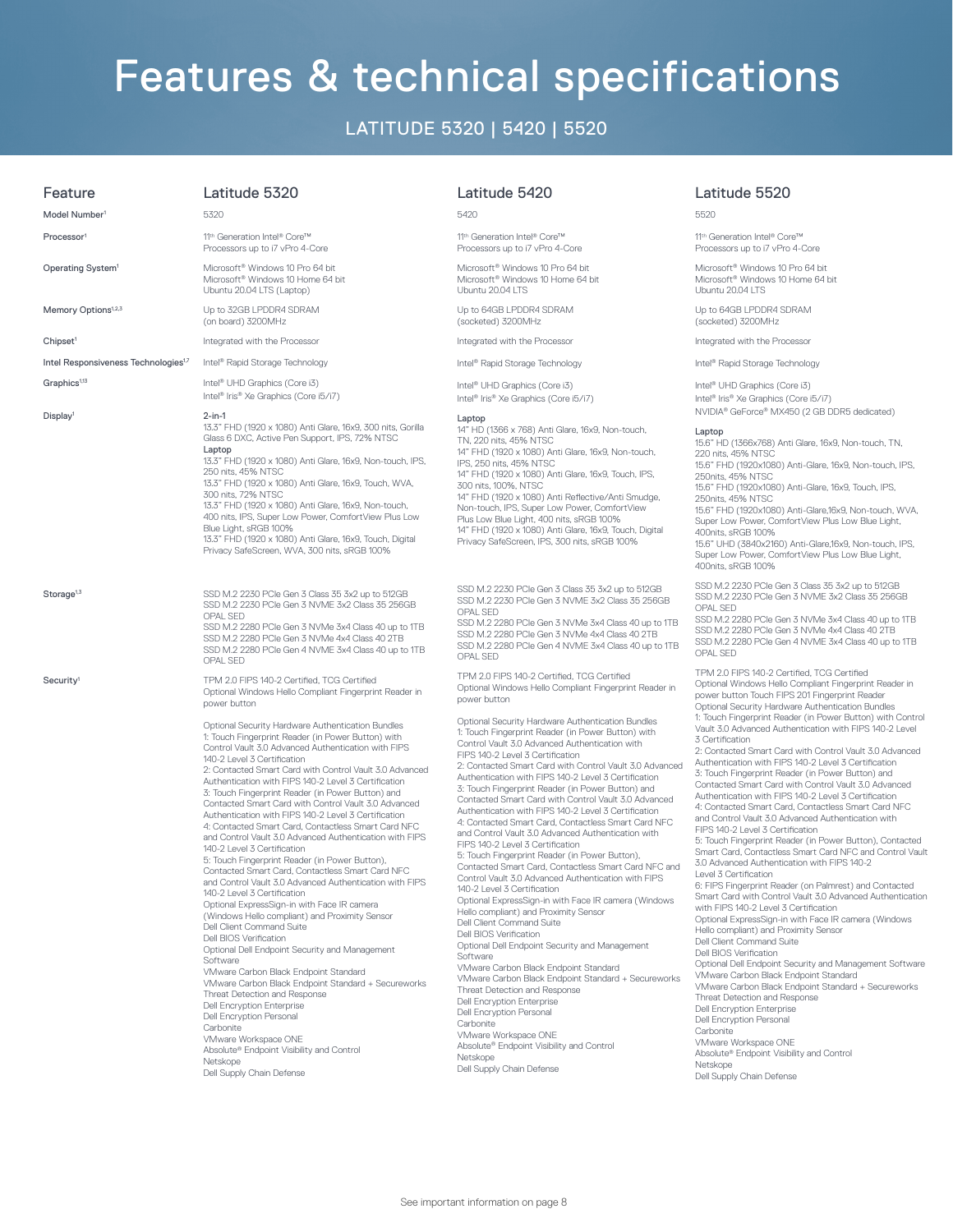# Features & technical specifications

## LATITUDE 5320 | 5420 | 5520

| Feature                                                 | Latitude 5320                                                                                                                                                                                                                                                                                                                                                              | Latitude 5420                                                                                                                                                                                                                                                                                                                                                                                    | Latitude 5520                                                                                                                                                                                                                                                                                                                                                                                    |
|---------------------------------------------------------|----------------------------------------------------------------------------------------------------------------------------------------------------------------------------------------------------------------------------------------------------------------------------------------------------------------------------------------------------------------------------|--------------------------------------------------------------------------------------------------------------------------------------------------------------------------------------------------------------------------------------------------------------------------------------------------------------------------------------------------------------------------------------------------|--------------------------------------------------------------------------------------------------------------------------------------------------------------------------------------------------------------------------------------------------------------------------------------------------------------------------------------------------------------------------------------------------|
| Docking <sup>1</sup>                                    | Dell ThunderboltTM Dock- WD19TB                                                                                                                                                                                                                                                                                                                                            | Dell ThunderboltTM Dock- WD19TB                                                                                                                                                                                                                                                                                                                                                                  | Dell ThunderboltTM Dock- WD19TB                                                                                                                                                                                                                                                                                                                                                                  |
|                                                         | (optional, sold separately)                                                                                                                                                                                                                                                                                                                                                | (optional, sold separately)                                                                                                                                                                                                                                                                                                                                                                      | (optional, sold separately)                                                                                                                                                                                                                                                                                                                                                                      |
|                                                         | Dell Dock- WD19 (optional, sold separately)                                                                                                                                                                                                                                                                                                                                | Dell Dock- WD19 (optional, sold separately)                                                                                                                                                                                                                                                                                                                                                      | Dell Dock- WD19 (optional, sold separately)                                                                                                                                                                                                                                                                                                                                                      |
| <b>Optical Drive Options</b>                            | <b>External Options Only</b>                                                                                                                                                                                                                                                                                                                                               | External Options Only                                                                                                                                                                                                                                                                                                                                                                            | <b>External Options Only</b>                                                                                                                                                                                                                                                                                                                                                                     |
| Multimedia <sup>1</sup>                                 | <b>High Quality Speakers</b>                                                                                                                                                                                                                                                                                                                                               | <b>High Quality Speakers</b>                                                                                                                                                                                                                                                                                                                                                                     | <b>High Quality Speakers</b>                                                                                                                                                                                                                                                                                                                                                                     |
|                                                         | Universal Audio jack                                                                                                                                                                                                                                                                                                                                                       | Universal Audio jack                                                                                                                                                                                                                                                                                                                                                                             | Universal Audio jack                                                                                                                                                                                                                                                                                                                                                                             |
|                                                         | Noise reducing array microphones                                                                                                                                                                                                                                                                                                                                           | Noise reducing array microphones                                                                                                                                                                                                                                                                                                                                                                 | Noise reducing array microphones                                                                                                                                                                                                                                                                                                                                                                 |
|                                                         | Optional RGB HD, IR+HD, or FHD+IR+ExpressSign-in                                                                                                                                                                                                                                                                                                                           | Optional RGB HD, IR+HD, or FHD+IR+ExpressSign-in                                                                                                                                                                                                                                                                                                                                                 | Optional RGB HD, IR+HD, or FHD+IR+ExpressSign-in                                                                                                                                                                                                                                                                                                                                                 |
|                                                         | Camera                                                                                                                                                                                                                                                                                                                                                                     | Camera                                                                                                                                                                                                                                                                                                                                                                                           | Camera                                                                                                                                                                                                                                                                                                                                                                                           |
|                                                         | Dell Camera Privacy Shutter                                                                                                                                                                                                                                                                                                                                                | Dell Camera Privacy Shutter                                                                                                                                                                                                                                                                                                                                                                      | Dell Camera Privacy Shutter                                                                                                                                                                                                                                                                                                                                                                      |
|                                                         | Optional No Camera                                                                                                                                                                                                                                                                                                                                                         | Optional No Camera                                                                                                                                                                                                                                                                                                                                                                               | Optional No Camera                                                                                                                                                                                                                                                                                                                                                                               |
|                                                         | Skype For Business Certified                                                                                                                                                                                                                                                                                                                                               | Skype For Business Certified                                                                                                                                                                                                                                                                                                                                                                     | Skype For Business Certified                                                                                                                                                                                                                                                                                                                                                                     |
| Battery Options <sup>1,5</sup>                          | 3 cell 42 WHr ExpressCharge™ Capable Battery                                                                                                                                                                                                                                                                                                                               | 3 cell 42 WHr ExpressCharge™ Capable Battery                                                                                                                                                                                                                                                                                                                                                     | 3 cell 42 WHr ExpressCharge™ Capable Battery                                                                                                                                                                                                                                                                                                                                                     |
|                                                         | 4 cell 63 WHr ExpressCharge™ Capable Battery                                                                                                                                                                                                                                                                                                                               | 4 cell 63 WHr ExpressCharge™ Capable Battery                                                                                                                                                                                                                                                                                                                                                     | 4 cell 63 WHr ExpressCharge™ Capable Battery                                                                                                                                                                                                                                                                                                                                                     |
|                                                         | 3 cell 42 WHr Long Life Battery                                                                                                                                                                                                                                                                                                                                            | 3 cell 42 WHr Long Life Battery                                                                                                                                                                                                                                                                                                                                                                  | 3 cell 42 WHr Long Life Battery (includes 3yr limited                                                                                                                                                                                                                                                                                                                                            |
|                                                         | (includes 3yr limited hardware warranty)                                                                                                                                                                                                                                                                                                                                   | (includes 3yr limited hardware warranty)                                                                                                                                                                                                                                                                                                                                                         | hardware warranty)                                                                                                                                                                                                                                                                                                                                                                               |
|                                                         | 4 cell 63 WHr Long Life Battery                                                                                                                                                                                                                                                                                                                                            | 4 cell 63 WHr Long Life Battery                                                                                                                                                                                                                                                                                                                                                                  | 4 cell 63 WHr Long Life Battery (includes 3yr limited                                                                                                                                                                                                                                                                                                                                            |
|                                                         | (includes 3yr limited hardware warranty)                                                                                                                                                                                                                                                                                                                                   | (includes 3yr limited hardware warranty)                                                                                                                                                                                                                                                                                                                                                         | hardware warranty)                                                                                                                                                                                                                                                                                                                                                                               |
| Power Options <sup>1</sup>                              | 65W adapter, Type-C                                                                                                                                                                                                                                                                                                                                                        | 65W adapter, Type-C                                                                                                                                                                                                                                                                                                                                                                              | 65W adapter, Type-C                                                                                                                                                                                                                                                                                                                                                                              |
|                                                         | 90W adapter, Type-C                                                                                                                                                                                                                                                                                                                                                        | 90W adapter, Type-C                                                                                                                                                                                                                                                                                                                                                                              | 90W adapter, Type-C                                                                                                                                                                                                                                                                                                                                                                              |
|                                                         | 60W Small Form Factor, Type C                                                                                                                                                                                                                                                                                                                                              | 60W Small Form Factor, Type C                                                                                                                                                                                                                                                                                                                                                                    | 60W Small Form Factor, Type C                                                                                                                                                                                                                                                                                                                                                                    |
| Connectivity options <sup>1,10</sup>                    | Microsoft Modern Standby Compliant                                                                                                                                                                                                                                                                                                                                         | Microsoft Modern Standby Compliant                                                                                                                                                                                                                                                                                                                                                               | Microsoft Modern Standby Compliant                                                                                                                                                                                                                                                                                                                                                               |
|                                                         | Wireless LAN Options <sup>8</sup> :                                                                                                                                                                                                                                                                                                                                        | Wireless LAN Options <sup>8</sup> :                                                                                                                                                                                                                                                                                                                                                              | Wireless LAN Options <sup>8</sup> :                                                                                                                                                                                                                                                                                                                                                              |
|                                                         | Qualcomm QCA61X4A 802.11ac Dual Band (2x2) Wireless                                                                                                                                                                                                                                                                                                                        | Qualcomm QCA61X4A 802.11ac Dual Band (2x2) Wireless                                                                                                                                                                                                                                                                                                                                              | Qualcomm QCA61X4A 802.11ac Dual Band (2x2)                                                                                                                                                                                                                                                                                                                                                       |
|                                                         | Adapter + Bluetooth 5.0                                                                                                                                                                                                                                                                                                                                                    | Adapter + Bluetooth 5.0                                                                                                                                                                                                                                                                                                                                                                          | Wireless Adapter + Bluetooth 5.0                                                                                                                                                                                                                                                                                                                                                                 |
|                                                         | Intel® Wi-Fi 6 AX201 2x2 802.11ax 160MHz + Bluetooth 5.1                                                                                                                                                                                                                                                                                                                   | Intel® Wi-Fi 6 AX201 2x2 802.11ax 160MHz + Bluetooth 5.1                                                                                                                                                                                                                                                                                                                                         | Intel® Wi-Fi 6 AX201 2x2 802.11ax 160MHz + Bluetooth 5.1                                                                                                                                                                                                                                                                                                                                         |
|                                                         | Intel® Wi-Fi 6e AX210 2x2 6GHz Discrete (March 2021)                                                                                                                                                                                                                                                                                                                       | Intel <sup>®</sup> Wi-Fi 6e AX210 2x2 6GHz Discrete (March 2021)                                                                                                                                                                                                                                                                                                                                 | Intel® Wi-Fi 6e AX210 2x2 6GHz Discrete (March 2021)                                                                                                                                                                                                                                                                                                                                             |
|                                                         | Optional no wireless card installed                                                                                                                                                                                                                                                                                                                                        | Optional no wireless card installed                                                                                                                                                                                                                                                                                                                                                              | Optional no wireless card installed                                                                                                                                                                                                                                                                                                                                                              |
|                                                         | Mobile Broadband Options: <sup>8, 10</sup>                                                                                                                                                                                                                                                                                                                                 | Mobile Broadband Options: <sup>8, 10</sup>                                                                                                                                                                                                                                                                                                                                                       | Mobile Broadband Options: <sup>8, 10</sup>                                                                                                                                                                                                                                                                                                                                                       |
|                                                         | Intel® XMM™ 7360 LTE Advanced Cat 9 WWAN                                                                                                                                                                                                                                                                                                                                   | Intel® XMM™ 7360 LTE Advanced Cat 9 WWAN                                                                                                                                                                                                                                                                                                                                                         | Intel® XMM™ 7360 LTE Advanced Cat 9 WWAN                                                                                                                                                                                                                                                                                                                                                         |
|                                                         | (DW5820e) (eSIM capable)                                                                                                                                                                                                                                                                                                                                                   | (DW5820e) (eSIM capable)                                                                                                                                                                                                                                                                                                                                                                         | (DW5820e) (eSIM capable)                                                                                                                                                                                                                                                                                                                                                                         |
|                                                         | Intel® XMM™ 7360 LTE Advanced Cat 9 WWAN                                                                                                                                                                                                                                                                                                                                   | Intel® XMM™ 7360 LTE Advanced Cat 9 WWAN                                                                                                                                                                                                                                                                                                                                                         | Intel® XMM™ 7360 LTE Advanced Cat 9 WWAN                                                                                                                                                                                                                                                                                                                                                         |
|                                                         | (DW5820e) China, Turkey                                                                                                                                                                                                                                                                                                                                                    | (DW5820e) China, Turkey                                                                                                                                                                                                                                                                                                                                                                          | (DW5820e) China, Turkey                                                                                                                                                                                                                                                                                                                                                                          |
|                                                         | Intel® XMM™ 7360 LTE Advanced Cat 9 WWAN                                                                                                                                                                                                                                                                                                                                   | Intel® XMM™ 7360 LTE Advanced Cat 9 WWAN                                                                                                                                                                                                                                                                                                                                                         | Intel® XMM™ 7360 LTE Advanced Cat 9 WWAN                                                                                                                                                                                                                                                                                                                                                         |
|                                                         | (DW5820e) Sprint, AT&T, Verizon, US only                                                                                                                                                                                                                                                                                                                                   | (DW5820e) Sprint, AT&T, Verizon, US only                                                                                                                                                                                                                                                                                                                                                         | (DW5820e) Sprint, AT&T, Verizon, US only                                                                                                                                                                                                                                                                                                                                                         |
| Ports, Slots & Chassis <sup>1</sup>                     | 2x USB Type C Thunderbolt™ 4.0 with Power<br>Delivery & DisplayPort<br>2x USB 3.2 Gen (1 with Power share)<br>1x HDMI 2.0<br>1x external uSIM card tray (optional) - eSim capable<br>1x uSD 4.0 Memory card reader<br>1x Contacted SmartCard Reader (optional)<br>1x Touch Fingerprint Reader in Power Button (optional)<br>Universal Audio Jack<br>Wedge-shaped Lock slot | 2x USB Type C Thunderbolt™ 4.0 with Power<br>Delivery & DisplayPort<br>2x USB 3.2 Gen 1 (1 with with Power share)<br>1x HDMI 2.0<br>1x external uSIM card tray (optional) - eSim capable<br>1x uSD 4.0 Memory card reader<br>1x Contacted SmartCard Reader (optional)<br>1x Touch Fingerprint Reader in Power Button (optional)<br>Universal Audio Jack<br>Wedge-shaped Lock slot<br><b>RJ45</b> | 2x USB Type C Thunderbolt™ 4.0 with Power<br>Delivery & DisplayPort<br>2x USB 3.2 Gen 1 (1 with with Power share)<br>1x HDMI 2.0<br>1x external uSIM card tray (optional) - eSim capable<br>1x uSD 4.0 Memory card reader<br>1x Contacted SmartCard Reader (optional)<br>1x Touch Fingerprint Reader in Power Button (optional)<br>Universal Audio Jack<br>Wedge-shaped Lock slot<br><b>RJ45</b> |
| Dimensions & Weight <sup>1,15</sup>                     | Width: 12.04" / 305.70 mm                                                                                                                                                                                                                                                                                                                                                  | Width: 12.65" / 321.35 mm                                                                                                                                                                                                                                                                                                                                                                        | Width: 14.09" / 357.80 mm                                                                                                                                                                                                                                                                                                                                                                        |
|                                                         | Depth: 8.17" / 207.50 mm                                                                                                                                                                                                                                                                                                                                                   | Depth: 8.35" / 212.00 mm                                                                                                                                                                                                                                                                                                                                                                         | Depth: 9.19" / 233.30 mm                                                                                                                                                                                                                                                                                                                                                                         |
|                                                         | Height: 0.67" / 16.96 mm                                                                                                                                                                                                                                                                                                                                                   | Height: 0.76" / 19.30 mm                                                                                                                                                                                                                                                                                                                                                                         | Height: 0.78" / 19.87 mm                                                                                                                                                                                                                                                                                                                                                                         |
|                                                         | Starting weight: 1.20 kg / 2.65 lbs<br>Laptop, 1.32 kg / 2.9 lbs 2-in-1                                                                                                                                                                                                                                                                                                    | Starting weight: 1.40 kg / 3.09 lbs                                                                                                                                                                                                                                                                                                                                                              | Starting weight: 1.59 kg / 3.50 lbs                                                                                                                                                                                                                                                                                                                                                              |
|                                                         | (42 WHr battery, M.2 SSD, FHD LCD)                                                                                                                                                                                                                                                                                                                                         | (42 WHr battery, M.2 SSD, FHD LCD)                                                                                                                                                                                                                                                                                                                                                               | (42 WHr battery, M.2 SSD, UHD LCD)                                                                                                                                                                                                                                                                                                                                                               |
| Regulatory and<br>Environmental Compliance <sup>1</sup> | Regulatory Model Number: 5320 P138G<br>5320 2-in-1 P139G<br>Regulatory Type Number: 5320 P138G001<br>5320 2-in-1 P139G001                                                                                                                                                                                                                                                  | Regulatory Model Number: P137G<br>Regulatory<br>Type Number: P137G001 for Tiger Lake<br>P137G002 X for Comet Lake                                                                                                                                                                                                                                                                                | Regulatory Model Number: P104F<br>Regulatory Type Number: P104F001 for Tiger Lake<br>P104F002 for Comet Lake                                                                                                                                                                                                                                                                                     |
|                                                         | ENERGY STAR compliant configurations available                                                                                                                                                                                                                                                                                                                             | ENERGY STAR compliant configurations available                                                                                                                                                                                                                                                                                                                                                   | ENERGY STAR compliant configurations available                                                                                                                                                                                                                                                                                                                                                   |
|                                                         | EPEAT Gold Registered. For specific country participation                                                                                                                                                                                                                                                                                                                  | EPEAT Gold Registered. For specific country participation                                                                                                                                                                                                                                                                                                                                        | EPEAT Gold Registered. For specific country participation                                                                                                                                                                                                                                                                                                                                        |
|                                                         | and rating, please see www.epeat.net                                                                                                                                                                                                                                                                                                                                       | and rating, please see www.epeat.net                                                                                                                                                                                                                                                                                                                                                             | and rating, please see www.epeat.net                                                                                                                                                                                                                                                                                                                                                             |
|                                                         | BFR/PVC free <sup>9</sup>                                                                                                                                                                                                                                                                                                                                                  | BFR/PVC free <sup>9</sup>                                                                                                                                                                                                                                                                                                                                                                        | BFR/PVC free <sup>9</sup>                                                                                                                                                                                                                                                                                                                                                                        |
|                                                         | Trade Agreements Acts (TAA) configurations available                                                                                                                                                                                                                                                                                                                       | Trade Agreements Acts (TAA) configurations available                                                                                                                                                                                                                                                                                                                                             | Trade Agreements Acts (TAA) configurations available                                                                                                                                                                                                                                                                                                                                             |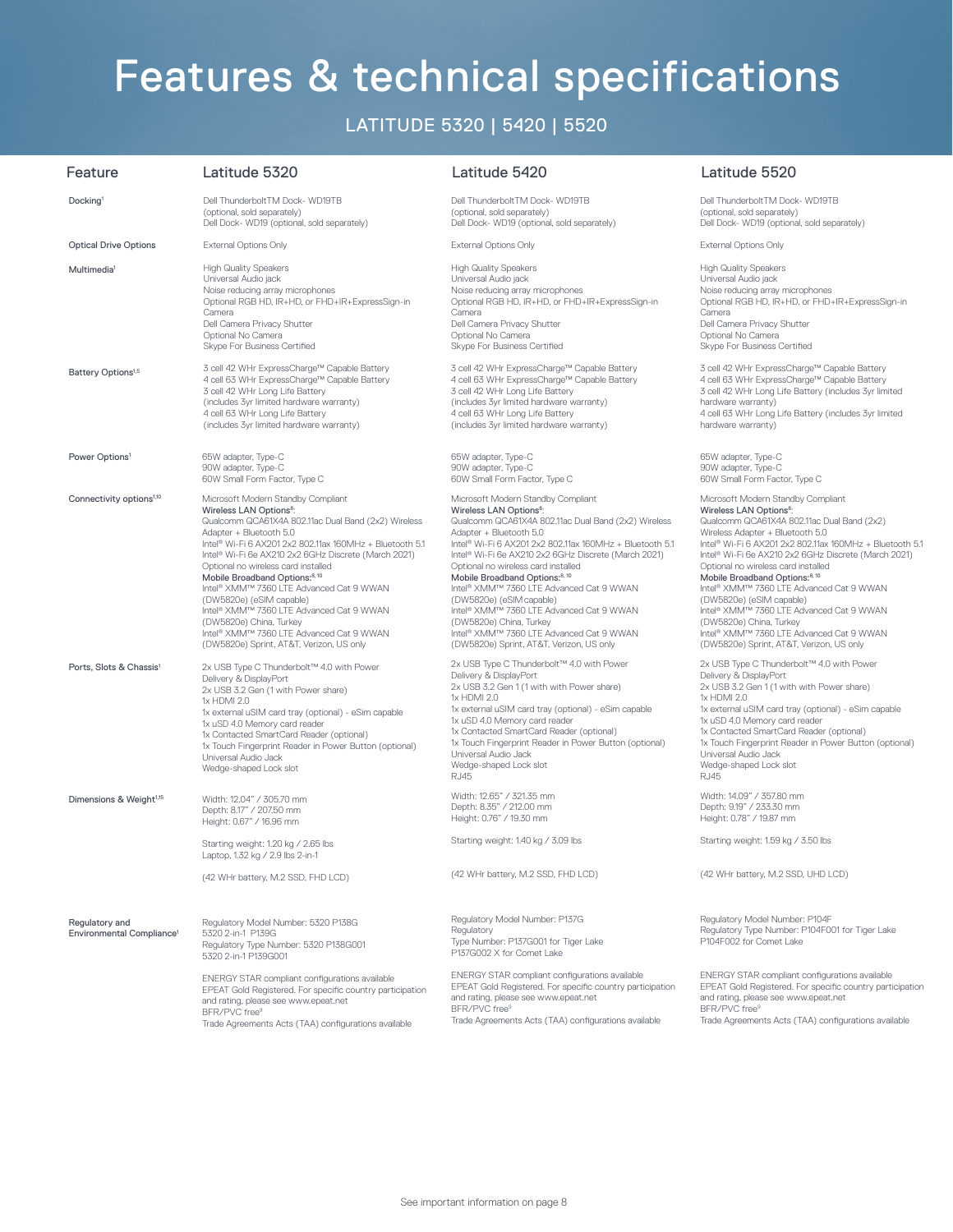# Features & technical specifications

### LATITUDE 5320 | 5420 | 5520

| Feature                           | Latitude 5320                                                                                                                                                                                                                                 | Latitude 5420                                                                                                                                           | Latitude 5520                                                                                                                                           |
|-----------------------------------|-----------------------------------------------------------------------------------------------------------------------------------------------------------------------------------------------------------------------------------------------|---------------------------------------------------------------------------------------------------------------------------------------------------------|---------------------------------------------------------------------------------------------------------------------------------------------------------|
| Input <sup>1</sup>                | Single Pointing Non-Backlit Keyboard, Spill Resistant<br>Single Pointing Backlit Keyboard, Spill Resistant<br>Microsoft <sup>®</sup> Precision Touchpad<br>Dell Premium Active Pen PN579X<br>(2-in-1 configs only, optional, sold seperately) | Single Pointing Non-Backlit Keyboard, Spill Resistant<br>Single Pointing Backlit Keyboard, Spill Resistant<br>Microsoft <sup>®</sup> Precision Touchpad | Single Pointing Non-Backlit Keyboard, Spill Resistant<br>Single Pointing Backlit Keyboard, Spill Resistant<br>Microsoft <sup>®</sup> Precision Touchpad |
| Systems Management <sup>1</sup>   | Intel® vPro™ Technology (iAMT 12) (optional,                                                                                                                                                                                                  | Intel® vPro™ Technology (iAMT 12) (optional,                                                                                                            | I ntel <sup>®</sup> vPro <sup>™</sup> Technology (iAMT 12) (optional, requires                                                                          |
|                                   | requires Intel WiFi® Link WLAN and a vPro                                                                                                                                                                                                     | requires Intel WiFi® Link WLAN and a vPro                                                                                                               | Intel WiFi® Link WLAN and a vPro compatible processor),                                                                                                 |
|                                   | compatible processor), Dell Client Command Suite                                                                                                                                                                                              | compatible processor), Dell Client Command Suite                                                                                                        | Dell Client Command Suite available                                                                                                                     |
|                                   | available (dell.com/command), Factory Installed Dell                                                                                                                                                                                          | available (dell.com/command), Factory Installed Dell                                                                                                    | (dell.com/command), Factory Installed Dell Client                                                                                                       |
|                                   | Client Command, Factory Installed Dell Optimizer                                                                                                                                                                                              | Client Command, Factory Installed Dell Optimizer                                                                                                        | Command, Factory Installed Dell Optimizer                                                                                                               |
| Warranty and Service <sup>1</sup> | Limited Hardware Warranty4, Standard 3 year Mail-in                                                                                                                                                                                           | Limited Hardware Warranty4, Standard 3 year                                                                                                             | Limited Hardware Warranty4, Standard 3 year Mail-in                                                                                                     |
|                                   | Service after Remote Diagnosis11, optional 3, 4 and 5                                                                                                                                                                                         | Mail-in Service after Remote Diagnosis11, optional 3,                                                                                                   | Service after Remote Diagnosis11, optional 3, 4 and 5                                                                                                   |
|                                   | year hardware warranty extensions, and 3-5 year Dell                                                                                                                                                                                          | 4 and 5 year hardware warranty extensions, and 3-5                                                                                                      | year hardware warranty extensions, and 3-5 year Dell                                                                                                    |
|                                   | ProSupport contracts available <sup>12</sup>                                                                                                                                                                                                  | year Dell ProSupport contracts available <sup>12</sup>                                                                                                  | ProSupport contracts available <sup>12</sup>                                                                                                            |
| Peripheral Ecosystem <sup>1</sup> | Wide range of accessories designed and tested for                                                                                                                                                                                             | Wide range of accessories designed and tested for                                                                                                       | Wide range of accessories designed and tested for the                                                                                                   |
|                                   | the Latitude 5320 enable productivity on the go or                                                                                                                                                                                            | the Latitude 5420 enable productivity on the go or                                                                                                      | Latitude 5520 enable productivity on the go or                                                                                                          |
|                                   | at the desk.                                                                                                                                                                                                                                  | at the desk.                                                                                                                                            | at the desk.                                                                                                                                            |